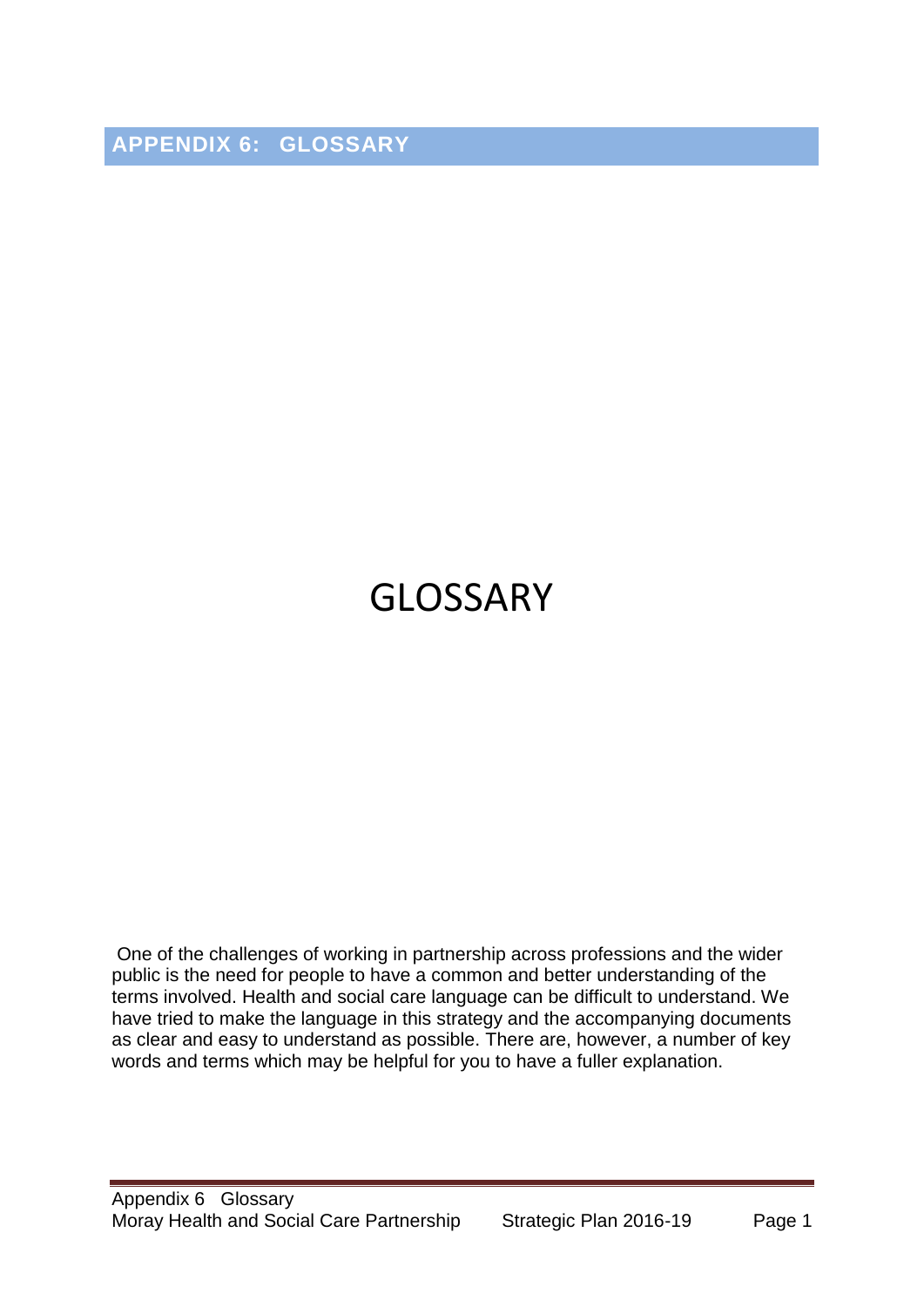| <b>A &amp; E</b>                                   | Accident and emergency                                                                                                                                                                                                                                  |
|----------------------------------------------------|---------------------------------------------------------------------------------------------------------------------------------------------------------------------------------------------------------------------------------------------------------|
| <b>Acute hospital</b>                              | Acute hospitals provide specific care whether planned<br>(surgical) or unplanned (emergency) for disease or<br>illness that progress quickly, feature serious symptoms<br>and have a brief duration.                                                    |
| <b>Allied Health</b><br><b>Professionals (AHP)</b> | Clinicians working in a variety of settings, such as<br>hospital, health centre and people's own homes as part<br>of community teams, whose professions include<br>physiotherapy, occupational therapy, speech and<br>language, podiatry and dietetics. |
| <b>Anticipatory care</b>                           | A "planning ahead" approach which prevents and<br>anticipates any future needs and plans around this.                                                                                                                                                   |
| Care package                                       | A collective name for the community care service (s) a<br>person can expect to receive following assessment,<br>such as home care and day services.                                                                                                     |
| <b>Carer</b>                                       | A person who provides care who is not employed to do<br>so by an agency or organisation. A carer is often a<br>relative or friend looking after someone at home who is<br>frail, ill or disabled. The carer can be of any age.                          |
| <b>Chief Officer</b>                               | The chief officer is accountable to the Integrated Joint<br>board (IJB) and chief executives of the Health Board<br>and Local Authority for the delivery of integrated<br>services and the integrated budget.                                           |
| <b>Commissioning</b>                               | The process of planning and delivering services. This<br>involves understanding needs, planning how these<br>should be met and putting services in place, either by<br>delivering services directly or purchasing them.                                 |
| <b>Community Capacity</b>                          | Activities, resources and support that strengthen the<br>skills, abilities and confidence of people and community<br>groups to take effective action in the development of<br>communities.                                                              |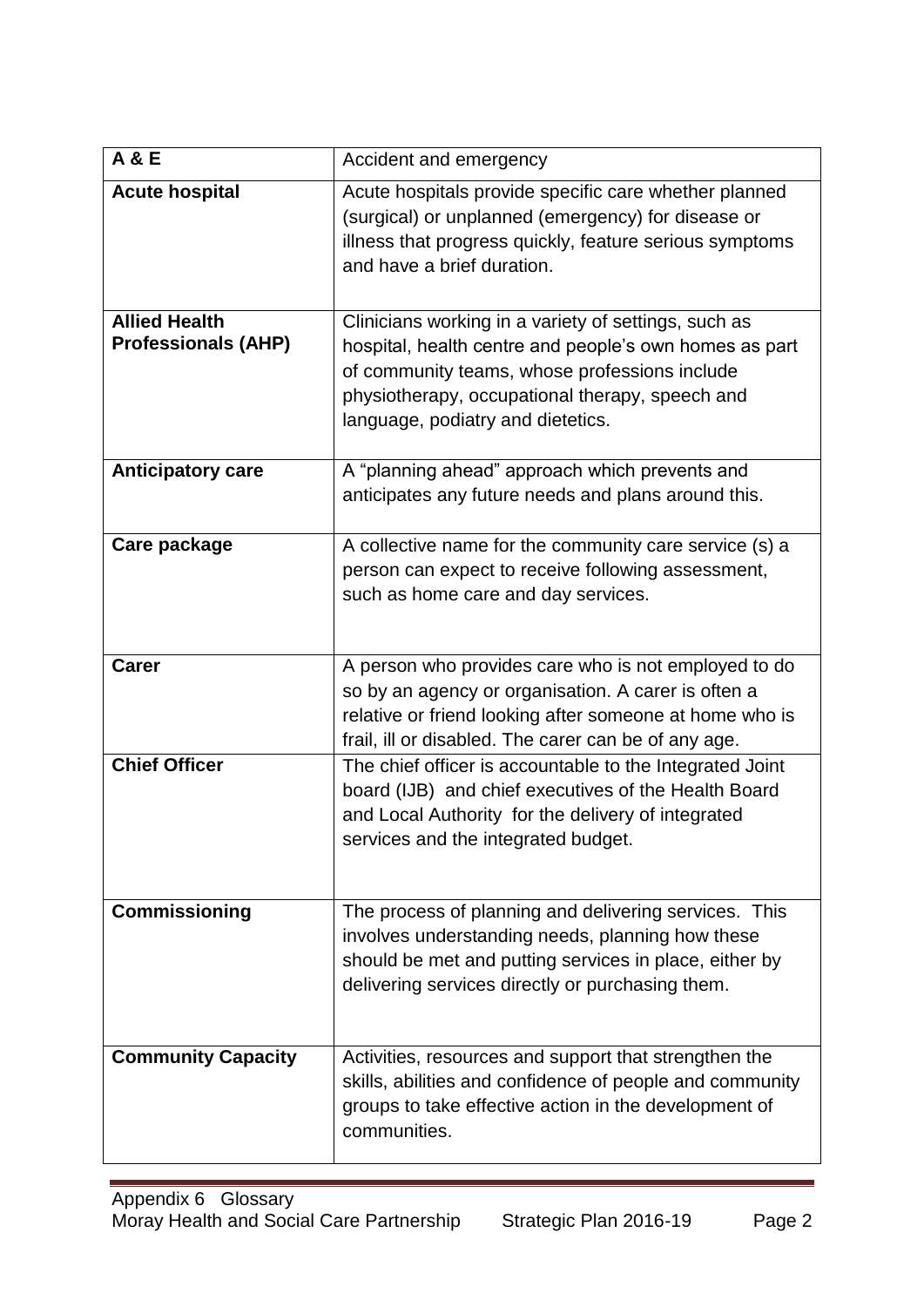| <b>Community capacity</b>                          | The process of supporting individuals and community         |
|----------------------------------------------------|-------------------------------------------------------------|
| building                                           | organisations to help them better identify and meet the     |
|                                                    | needs of their local areas.                                 |
|                                                    |                                                             |
|                                                    |                                                             |
| <b>Community care</b>                              | A wide range of services offered by the council,            |
|                                                    | independent providers and voluntary organisations that      |
|                                                    | help those who need some extra support with their           |
|                                                    | everyday living.                                            |
|                                                    |                                                             |
|                                                    |                                                             |
| <b>Community Care</b><br><b>Outcomes Framework</b> | Published in 2008, the framework includes four national     |
|                                                    | outcomes and 16 performance measures. The four              |
|                                                    | national outcomes are: improved health; improved            |
|                                                    | wellbeing; improved social inclusion; improved              |
|                                                    | independence and responsibility.                            |
|                                                    |                                                             |
| <b>Community hospital</b>                          | Hospitals where most patients are admitted by, and          |
|                                                    | under the care of, their own GP. They normally deal         |
|                                                    | with: acute medical care where patients cannot be cared     |
|                                                    | for at home, but where the expertise and / or the           |
|                                                    | specialist diagnostic facilities of a major specialist      |
|                                                    | hospital are not required; post acute care including        |
|                                                    | rehabilitation; casualty services; palliative care.         |
|                                                    |                                                             |
| <b>Community resilience</b>                        | The way in which local communities can draw upon local      |
|                                                    | resources and knowledge to help themselves during a         |
|                                                    | health and social care crisis in a way that complements     |
|                                                    | services.                                                   |
| <b>Co-morbidity</b>                                | The presence of one or more disorders (or diseases) in      |
|                                                    | addition to a primary disease or disorder, or the effect of |
|                                                    | such additional disorders or diseases.                      |
|                                                    |                                                             |
| <b>Co-production</b>                               | An approach to decision making and service design           |
|                                                    | whereby commissioners, service providers, service           |
|                                                    | users and citizens, work together to create a decision or   |
|                                                    | service which works for them all. The approach is value-    |
|                                                    | driven and based on the principle that those who are        |
|                                                    | affected by a service are best placed to help.              |
|                                                    |                                                             |
| <b>Complex needs</b>                               | Multiple needs that span health and social care issues.     |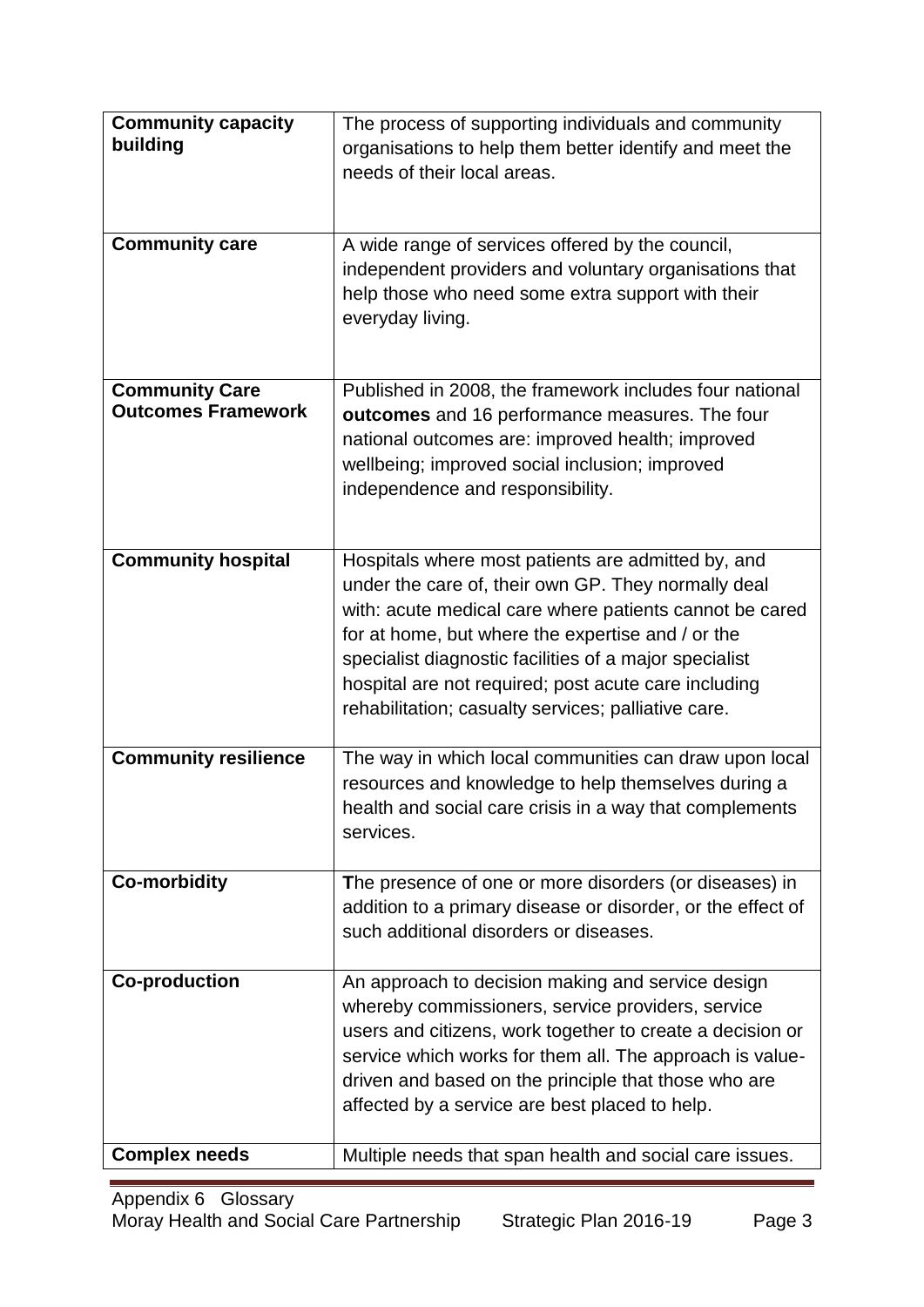|                                             | People with complex needs may have to negotiate a<br>number of different issues in their life, for example,<br>physical disability, mental health problems and/or more<br>than one long term condition.                                                                                                                                     |
|---------------------------------------------|---------------------------------------------------------------------------------------------------------------------------------------------------------------------------------------------------------------------------------------------------------------------------------------------------------------------------------------------|
| <b>Consultation</b>                         | a process by which the public's input on matters<br>affecting them is sought                                                                                                                                                                                                                                                                |
| Decommissioning                             | The process of planning and managing a reduction in<br>service activity or terminating a contract in line with<br>commissioning objectives                                                                                                                                                                                                  |
| <b>Delayed discharge</b>                    | People are categorised as a delayed discharge when<br>they remain in an NHS inpatient setting two weeks<br>beyond the date that they are clinically ready for<br>discharge for reasons such as awaiting adaptations at<br>home, awaiting nursing home placement or with adult<br>with incapacity issues to be addressed.                    |
| <b>Dementia</b>                             | A term for a range of illnesses, the most common of<br>which is Alzheimer's disease, in which brain cells<br>deteriorate through the build up of a protein. About 75<br>per cent of people who are diagnosed with dementia will<br>have either Alzheimer's or vascular dementia (another<br>form of dementia), or a combination of the two. |
| <b>Digital health</b>                       | The use of information technology to address health<br>care needs                                                                                                                                                                                                                                                                           |
| <b>Direct payment</b>                       | Payments in lieu of services provided directed to an<br>individual assessed as being in need of community care                                                                                                                                                                                                                              |
| <b>Early intervention and</b><br>prevention | early intervention is intended not only to prevent the<br>development of future problems but also to<br>promote the necessary conditions to improve health and<br>well being                                                                                                                                                                |
| <b>Engagement</b>                           | The many ways that the public gets involved in planning                                                                                                                                                                                                                                                                                     |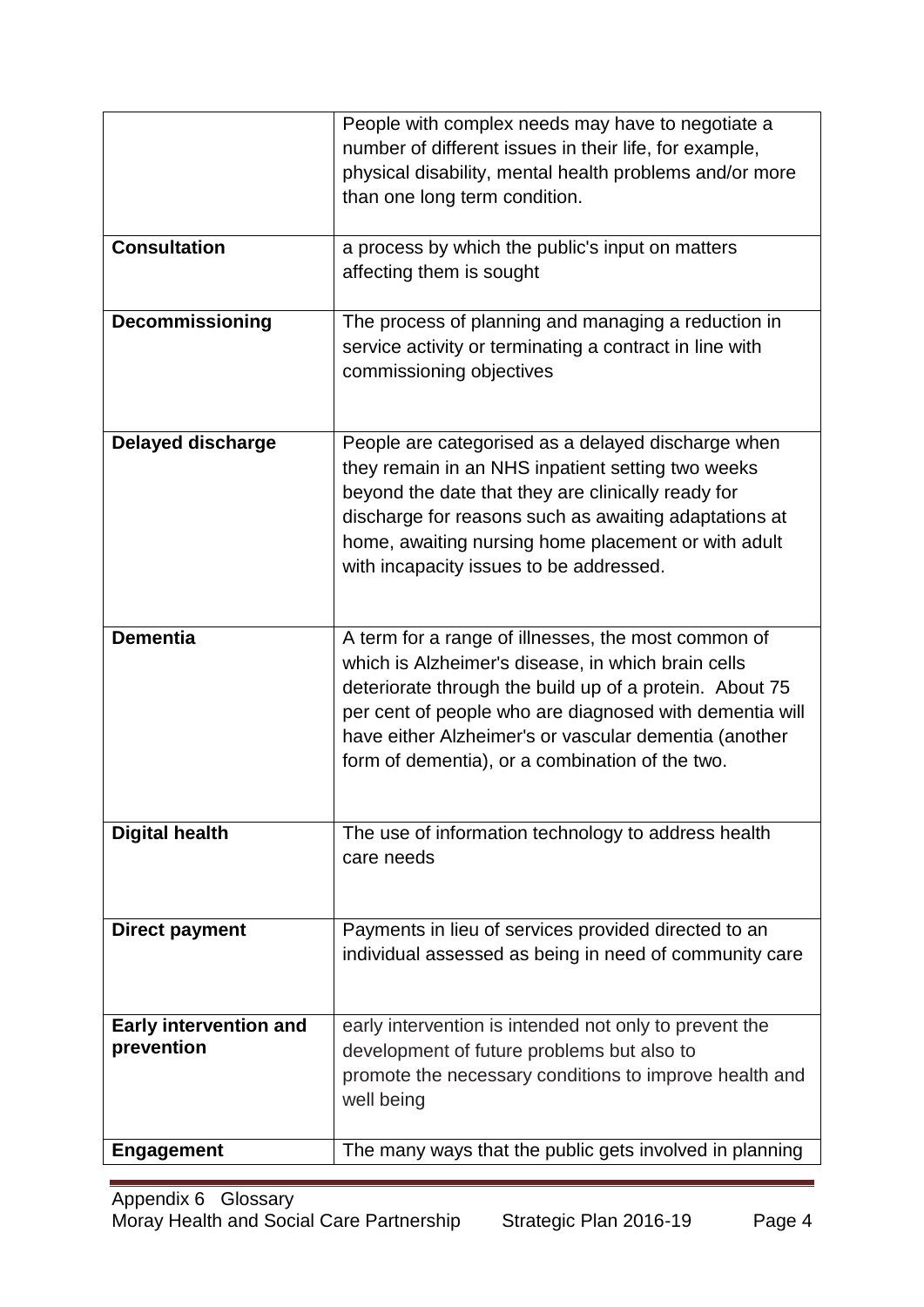|                             | and development of services                                       |
|-----------------------------|-------------------------------------------------------------------|
|                             |                                                                   |
|                             |                                                                   |
| <b>Extra care sheltered</b> | Sheltered housing facilities where clients have access to         |
| housing (very)              | care and support                                                  |
|                             |                                                                   |
| <b>Frail elderly</b>        | Can be defined as people who are usually over the age             |
|                             | of 75 and often over 85, with multiple diseases (which            |
|                             | may include dementia). This group tend to present at              |
|                             | hospital with symptoms such as falls, immobility and              |
|                             | confusion.                                                        |
|                             |                                                                   |
|                             |                                                                   |
| <b>Governance</b>           | The framework for accountability for the effective                |
|                             | provision of services and care                                    |
|                             |                                                                   |
|                             |                                                                   |
| <b>Health Inequalities</b>  | The gap which exists between the health of different              |
|                             | population groups such as the affluent compared to                |
|                             | poorer communities or people with different ethnic<br>backgrounds |
|                             |                                                                   |
|                             |                                                                   |
| <b>HEAT (Health</b>         | Performance management system which sets out the                  |
| Improvement,                | targets and measures against which NHS Boards are                 |
| <b>Efficiency, Access,</b>  | publicly monitored and evaluated.                                 |
| <b>Treatment) target</b>    |                                                                   |
|                             |                                                                   |
| <b>Housing support</b>      | Helps people manage their home in different ways e.g.             |
|                             | assistance to claim welfare benefits, fill in forms,              |
|                             | manage a household budget, keep safe and secure, get              |
|                             | help from other specialist services, obtain furniture and         |
|                             | furnishings and help with shopping and housework.                 |
|                             |                                                                   |
| Independent sector          | Private providers of care homes, care at home services            |
|                             | etc                                                               |
|                             |                                                                   |
|                             |                                                                   |
| Integration                 | When services work closely together as a whole system             |
|                             | for the benefit or their users. The combination of                |
|                             | budgets, processes, methods and tools that facilitate             |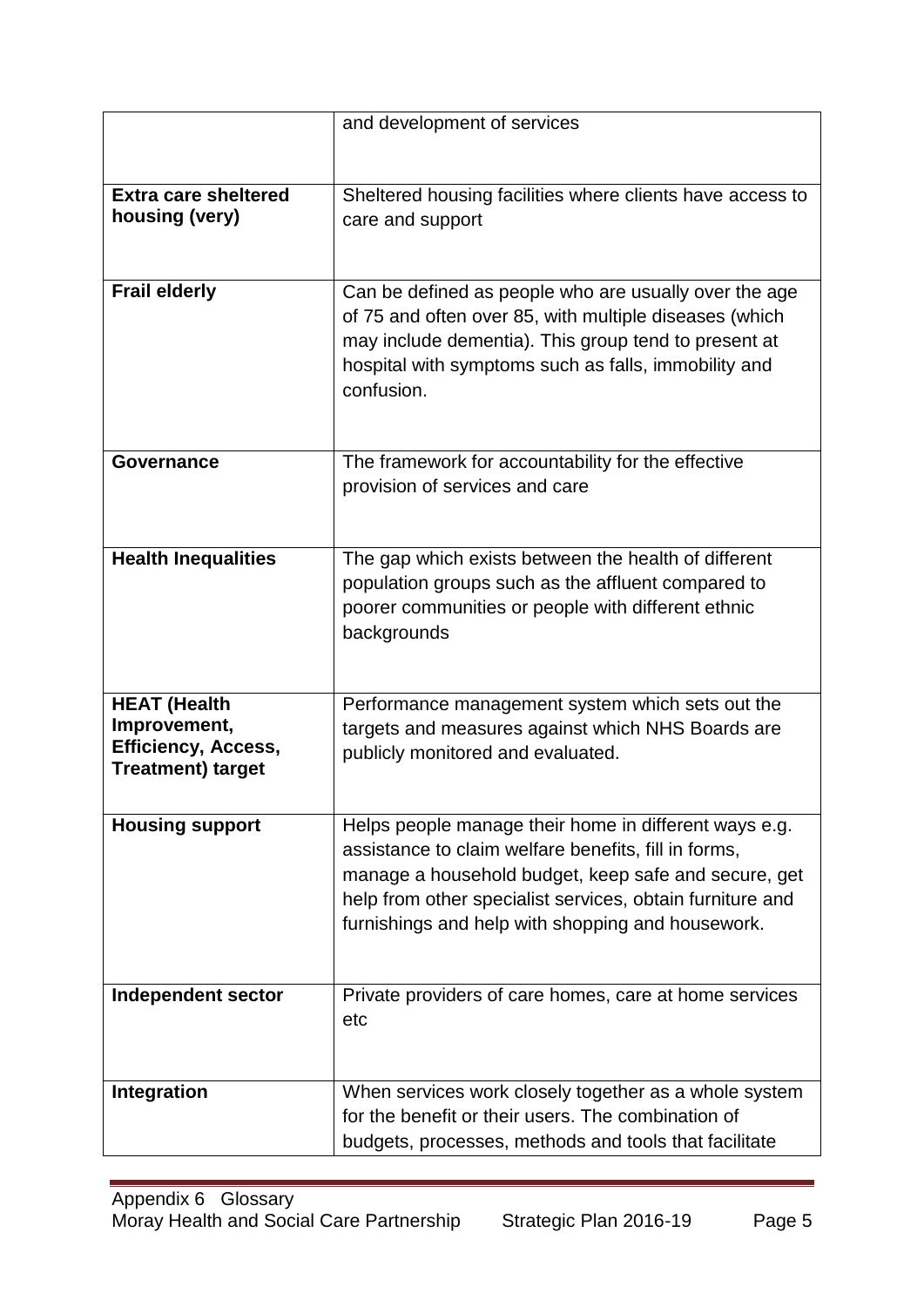|                                                      | integrated health and social care                                                                                                                                                                                                                                                                                                                                                                                                     |
|------------------------------------------------------|---------------------------------------------------------------------------------------------------------------------------------------------------------------------------------------------------------------------------------------------------------------------------------------------------------------------------------------------------------------------------------------------------------------------------------------|
|                                                      |                                                                                                                                                                                                                                                                                                                                                                                                                                       |
| <b>Integrated Care</b>                               | Integrated care focuses on improving services in relation<br>to access, quality, user satisfaction and efficiency. The<br>aim is to enable better coordinated, joined-up and more<br>continuous care, resulting in improved patient<br>experience whilst achieving greater efficiency and value<br>from health and social care delivery systems.                                                                                      |
| <b>Integrated Resource</b><br><b>Framework (IRF)</b> | The Integrated Resource Framework (IRF) is a financial<br>framework within which Health Boards and Local<br>Authorities can better understand the patterns of care<br>they provide, particularly to their shared populations of<br>people and service-users.                                                                                                                                                                          |
| <b>Intensive support</b>                             | Extra support after a period of ill health/crisis                                                                                                                                                                                                                                                                                                                                                                                     |
| Intermediate care<br>services                        | These services support people to improve their<br>independence It is provided on a short term basis at<br>home, in a hospital or in a residential setting for people<br>who need some degree of rehabilitation, recuperation<br>and re-enablement after a change in their health/social<br>status. It aims to facilitate early hospital discharge,<br>prevent readmission to hospital and premature<br>admission to residential care. |
| <b>Joint Strategic</b><br><b>Commissioning</b>       | The term used for all the activities involved in assessing<br>and forecasting needs and links investment to outcomes,<br>considering options for future services and working in<br>partnership to put these in place. Joint commissioning is<br>where these actions are undertaken by two or more<br>agencies working together, typically health and local<br>government.                                                             |
| <b>Locality Planning</b>                             | Locality planning is intended to keep the focus on<br>improving care within local communities. To help plan<br>service provision, it will draw on the knowledge and<br>experience of users of services, carers, clinicians, staff<br>and the third and independent sectors. Every Health<br>and Social Care Partnership must define at least two                                                                                      |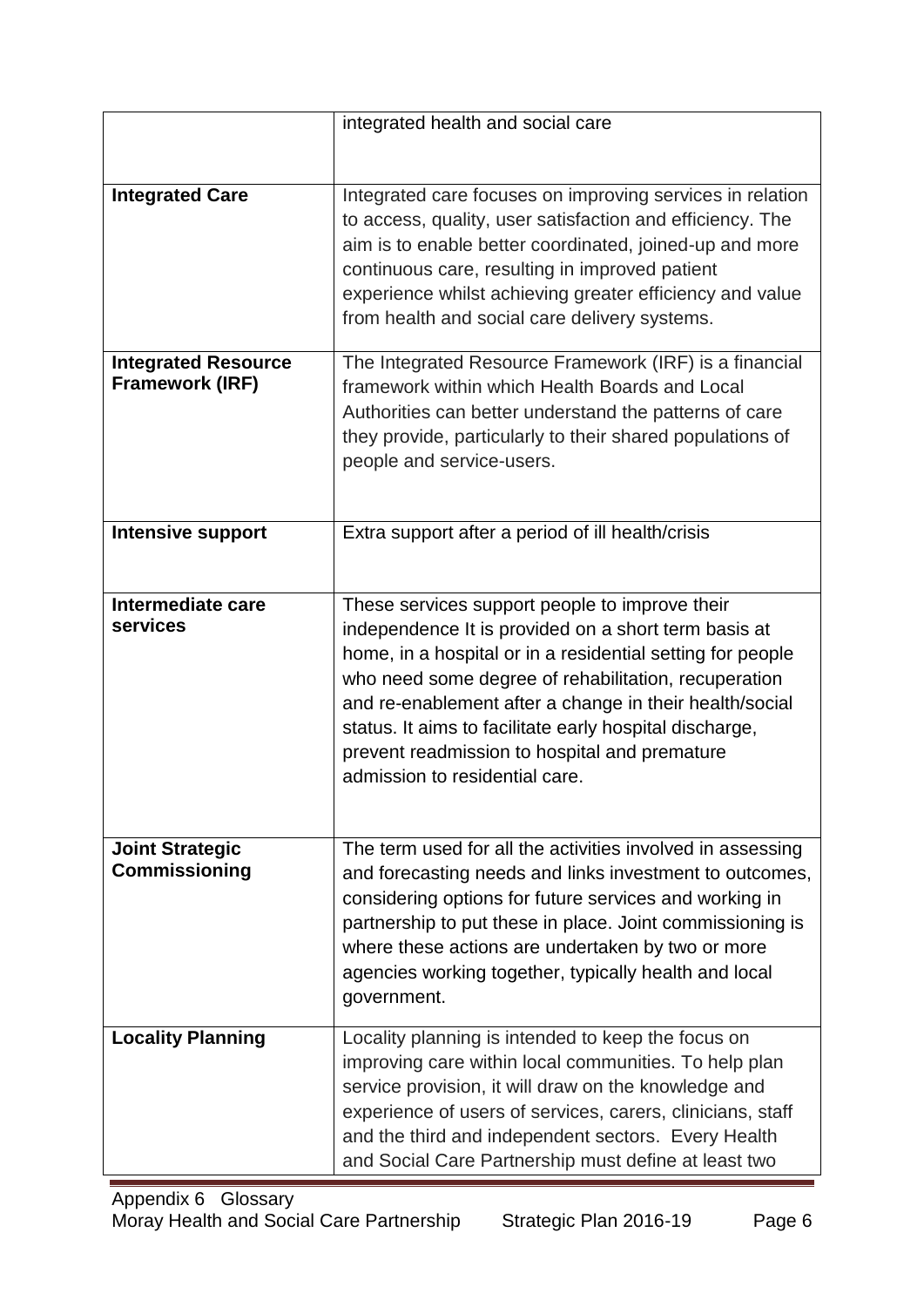|                          | localities within its boundaries for the purpose of locality                                                       |
|--------------------------|--------------------------------------------------------------------------------------------------------------------|
|                          | planning.                                                                                                          |
|                          |                                                                                                                    |
| Long term conditions     | A condition which requires ongoing medical care, is<br>likely to last longer than a year and which limits what the |
|                          | individual can do e.g. epilepsy, diabetes, heart disease,                                                          |
|                          | asthma and some mental health conditions                                                                           |
|                          |                                                                                                                    |
| Length of stay           | The length of time a patient is in hospital                                                                        |
|                          |                                                                                                                    |
| <b>Models of care</b>    | How care is delivered                                                                                              |
|                          |                                                                                                                    |
| <b>Multimorbidity</b>    | The term used when people have two or more long term                                                               |
|                          | health conditions                                                                                                  |
|                          |                                                                                                                    |
| <b>Occupancy</b>         | The average % of occupied beds in a hospital                                                                       |
|                          |                                                                                                                    |
| <b>Outcome focused</b>   | An approach which focusses on the benefits people                                                                  |
| <b>Personal Outcomes</b> | experience as a result of an action or service                                                                     |
|                          |                                                                                                                    |
| <b>Out of hours</b>      | Services provided during the houses of 5.30pm and                                                                  |
|                          | 8.30am.                                                                                                            |
| <b>Palliative care</b>   |                                                                                                                    |
|                          | The total care of people whose disease is not responsive<br>to curative treatment.                                 |
|                          |                                                                                                                    |
| <b>Personalisation</b>   | A term used to describe a more "creative, flexible and                                                             |
|                          | personalised" approach to social care. The ultimate aim                                                            |
|                          | being to give people choice, power and control over the<br>resources which are available to them, as and when      |
|                          | needed, to support their personal care needs.                                                                      |
|                          |                                                                                                                    |
| <b>Person Centred</b>    | Person-centred is an approach to working with people                                                               |
|                          | which respects and values the uniqueness of the                                                                    |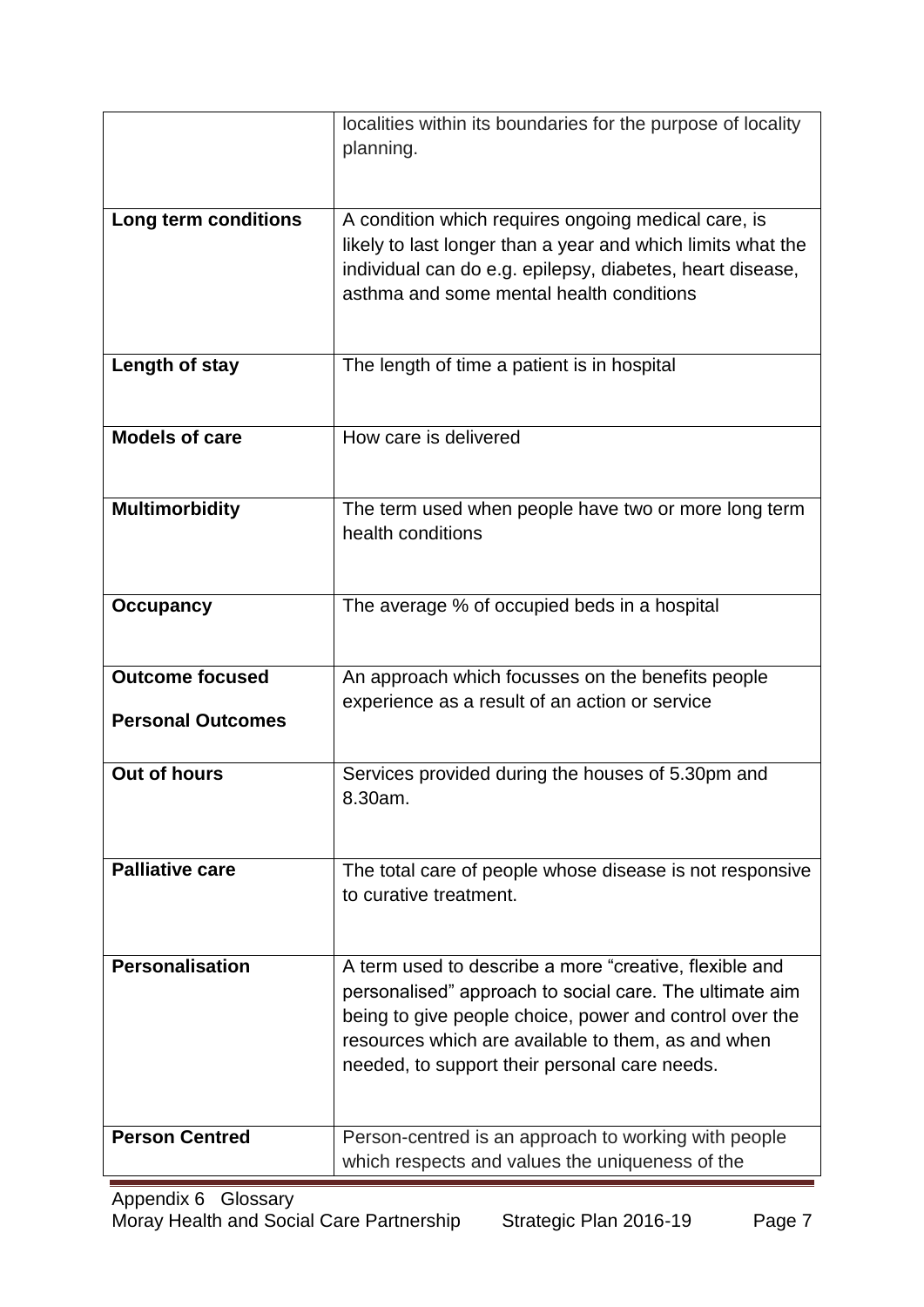|                          | individual and puts the individual's needs and aspirations |
|--------------------------|------------------------------------------------------------|
|                          | firmly at the centre of the process.                       |
|                          |                                                            |
|                          |                                                            |
| <b>Planned admission</b> | A timely and co-ordinated admission to hospital            |
|                          |                                                            |
|                          |                                                            |
| <b>Primary care</b>      | Health services provided in the community by family        |
|                          | doctors, dentists, pharmacists, optometrists together      |
|                          | with district nurses and health visitors. May include      |
|                          | physiotherapists and NHS occupational therapists.          |
|                          |                                                            |
|                          |                                                            |
| <b>Proactive care</b>    | Thinking ahead and making plans rather than waiting for    |
|                          | a crisis to happen and reacting to it                      |
|                          |                                                            |
|                          |                                                            |
| Reablement/enablement    | Time limited care services that encourage people to        |
|                          | learn or re-learn the skills necessary for daily living.   |
|                          |                                                            |
|                          |                                                            |
| <b>Rehabilitation</b>    | A process which enables people to regain partial or full   |
|                          | independence after illness or injury, giving them back as  |
|                          | much control as possible over their lives.                 |
|                          |                                                            |
|                          | The process of a return to a normal state of health and    |
| <b>Recovery</b>          | wellbeing                                                  |
|                          |                                                            |
|                          |                                                            |
| <b>Resource hub</b>      | A community based unit providing a blend of community      |
|                          | support services including rehabilitation and assessment   |
|                          | that supports people to live independently and has         |
|                          | strong links to the needs of the local area                |
|                          |                                                            |
|                          |                                                            |
| <b>Respite care</b>      | The provision of a short-term temporary alternative to a   |
|                          | person's usual care arrangements.                          |
|                          |                                                            |
|                          |                                                            |
| Self directed support    | Self-directed support is a term that describes the ways in |
|                          | which individuals and families can have informed choice    |
|                          | about how their individual budget is used to meet the      |
|                          | outcomes they have agreed. There are 4 options that        |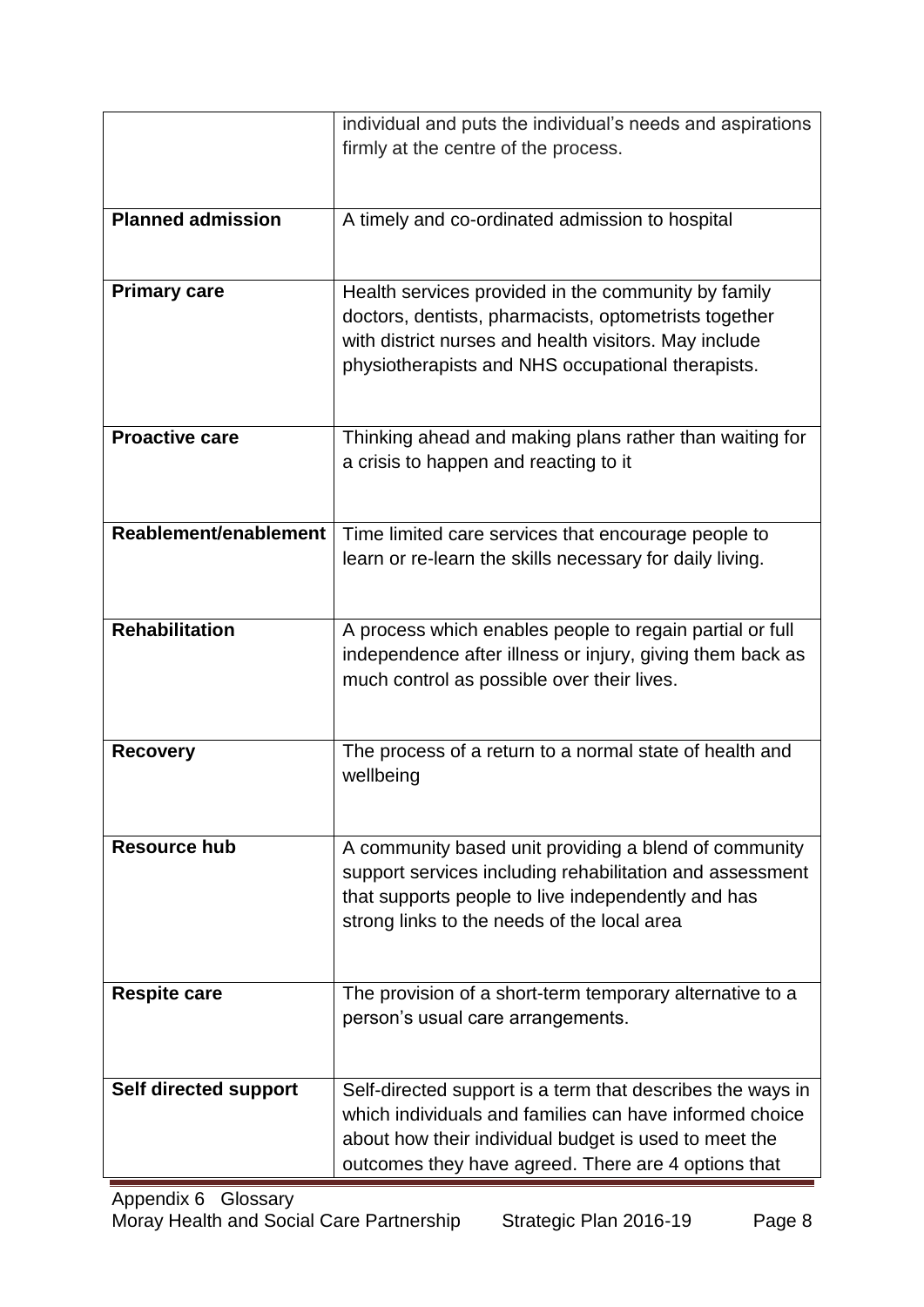|                                                    | can be offered regarding payment and service provision<br>arrangements. SDS allows people more flexibility, choice<br>and control over their own care.                                                                                                                                                                       |
|----------------------------------------------------|------------------------------------------------------------------------------------------------------------------------------------------------------------------------------------------------------------------------------------------------------------------------------------------------------------------------------|
| Self management                                    | Helping people with long term health conditions to<br>manage their lives with chronic disease better and on a<br>long term basis. It encourages people to take decisions<br>and make choices that improve their own health,<br>wellbeing and health related behaviours                                                       |
| Shifting the balance of<br>care                    | The term used to describe the change of: the focus of<br>care towards health promotion, prevention, a proactive<br>and anticipatory approach and management of long term<br>conditions; the location of care towards more<br>community-based facilities; the roles and responsibilities<br>of patients and professionals     |
| <b>Social isolation</b>                            | A complete or near-complete lack of contact with friends<br>or the community                                                                                                                                                                                                                                                 |
| <b>Strategic</b><br><b>Commissioning</b>           | Strategic Commissioning describes the activities<br>involved in assessing and forecasting needs; linking<br>investment to agreed outcomes; planning future services<br>and working in partnership to put these in place                                                                                                      |
| <b>Strategic Plan</b>                              | The Strategic Plan is the document describing the<br>means by which services will be redesigned in an<br>integrated way to improve the quality and coherence of<br>care for people using them.                                                                                                                               |
| <b>Technology Enabled</b><br>Care/ telehealth care | Telecare and telehealth is equipment and technology<br>used to help service users live safely and independently<br>in their home. It may include technologies to capture and<br>relay measurements from the person's home for clinical<br>review or video conferencing or simple alarms, devices<br>and sensors in the home. |
| <b>Third Sector</b>                                | Not for profit organisations, often referred to as voluntary<br>organisations. It includes voluntary and community<br>organisations, charities, community groups and social<br>enterprises                                                                                                                                   |